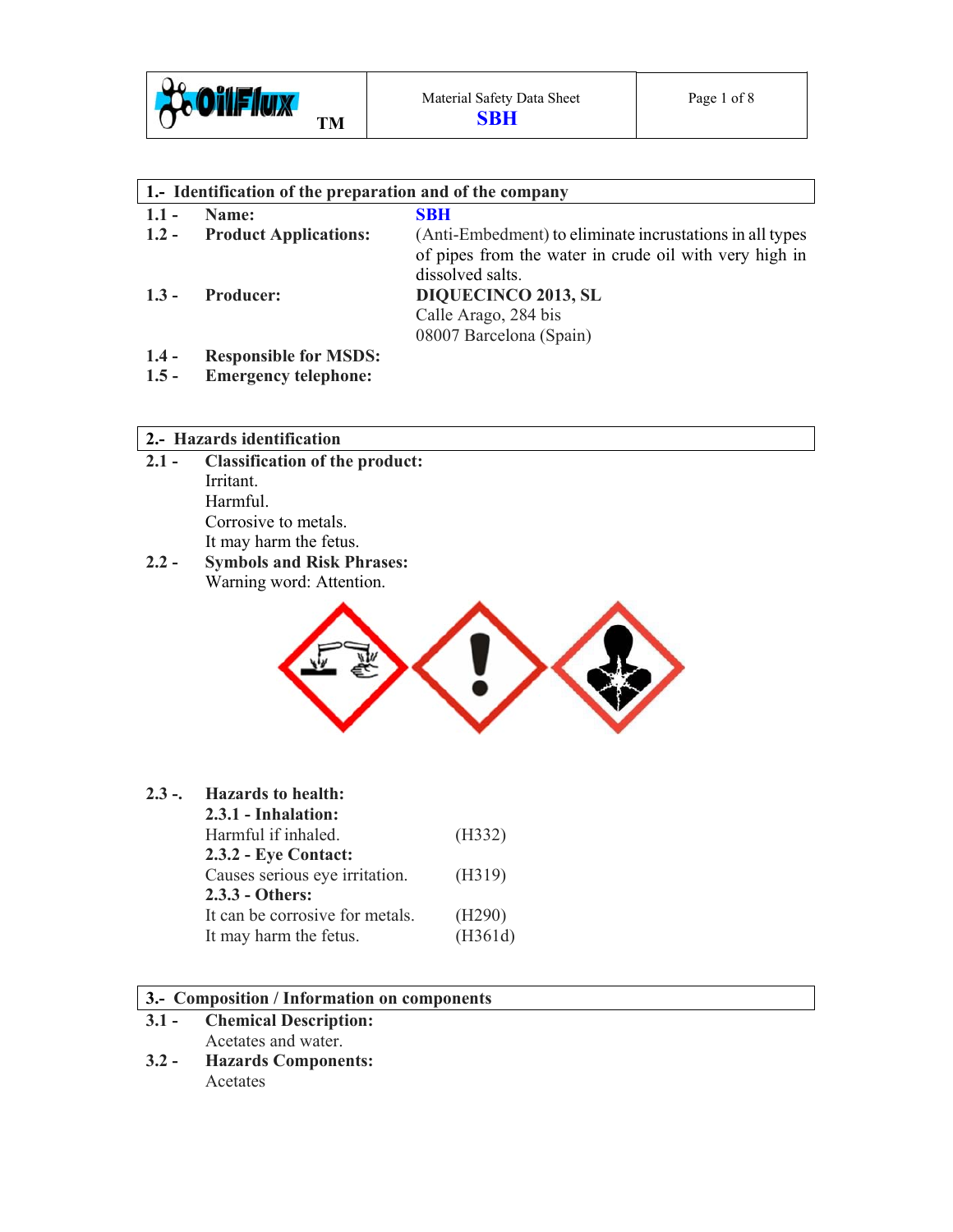

### **4.- First Aid.**

Remove contaminated clothing.

# **4.1 - Eye Contact:**

Flush eyes abundantly for 15 minutes with running water with the eyelids open, subsequent control by the ophthalmologist.

### **4.2 - Contact with skin:**

Wash affected areas with abundant soap and water.

### **4.3 - Ingestion:**

Rinse mouth and then drink plenty of water, approx. 200-300ml. Seek medical assistance.

### **4.4 - Inhalation:**

Remove the affected person to fresh air. If breathing is difficult, administer artificial respiration or give oxygen. Seek medical assistance.

### **5.- Firefighting measures**

# **Fire-fighting media:**

Foam, water spray or powder fire extinguishers.

- **5.2 Special hazards of exposure to fire:**  Smoke/fumes formation. In case of fire groups of substances mentioned can be released.
- **5.3 Personal Protective Equipment:**  Use a self-contained breathing apparatus (SCBA).

# **6.- Measures in case of accidental spillage**

### **6.1 - Personal precautions:**

Use personal protective clothing. Information concerning personal protection: see section 8

# **6.2 - Environmental precautions:**

Retain contaminated water, including fire-extinguishing water in case it is contaminated. Prevent from entering sewers, surface water or groundwater.

# **6.3 - Methods of cleaning:**

Small Spills: Pick up with absorbent material (e.g. sand, sawdust, universal absorbent, diatomaceous earth). Dispose the material collected in a regulatory manner. Large spills: Pump the product.

# **7.- Handling and storage.**

# **7.1 - Handling:**

No special measure is recommended, if the product is handle properly.

# **7.2 - Storage:**

Appropriate materials: stainless steel 1.4401 (V4), 1.4301 stainless steel (V2), aluminum, high density polyethylene (HDPE), glass, low density polyethylene (LDPE).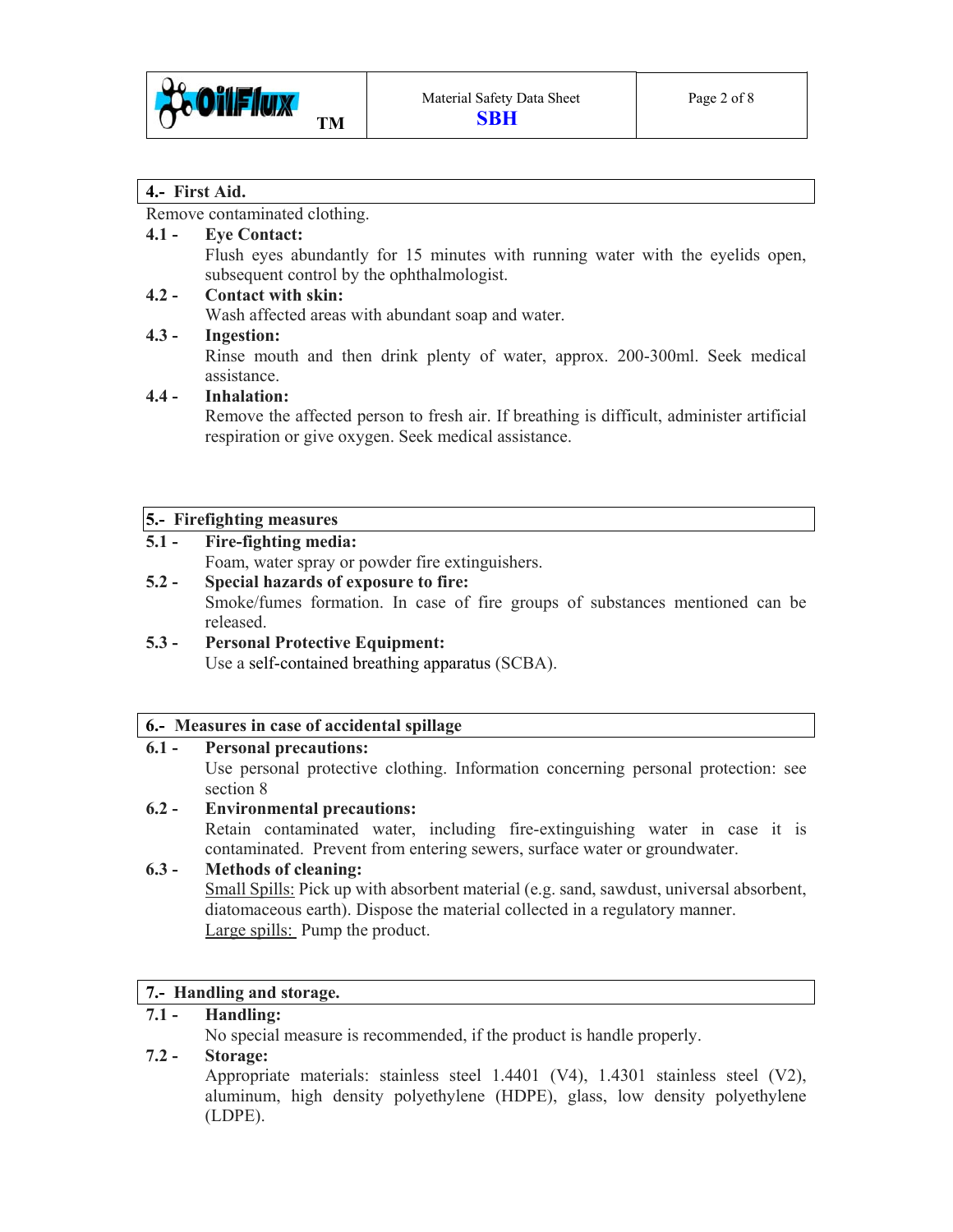

 Other specifications storage conditions: keep container tightly closed and in a cool place.

# **7.3 - Specific Uses:**

For known uses of the product.

 (Anti-Embedment) specially designed to eliminate incrustations in all types of pipes from the water in crude oil with very high in dissolved salts.

### **8.- Exposure controls / personal protection.**

### **8.1 - Exposure Limit Values:**

Value of VLA-EC 2 mg/m3 (LEP (Spain))

### **8.1.2.- PNEC**

Fresh Water: 6.4 mg/l, Sea water: 0.64 mg/l

Sporadic release: 3.1 mg/l, Wastewater Treatment: 51 mg/l

Sediment (freshwater): 23 mg/kg, (seawater): 2.3 mg/kg, (soil): 0.853 mg/kg

### **8.1.3.- DNEL**

 Worker: Short term exposure. Local or systemic effects, Inhalation: 2.5 mg/m3 Worker: Long term exposure. Local and systemic effects, Inhalation: 2.5 mg/m3 Consumers: Short-term exposure. Local or systemic effects, Inhalation: 2.5 mg/m3 Consumer: Long term exposure. Local and systemic effects, inhalation: 1 mg/m3 Consumer: Long term exposure. Systemic effects, Ingestion: 1.2 mg/kg BW/day

# **8.2 - Personal Protective Equipment.**

### **8.2.1- Respiratory protection:**

Protection of the respiratory airway in case of formation of vapors/aerosols. Particle filter with medium efficiency for liquid and solid particles (for example: EN 143 or 149, type P2 or FFP2).

### **8.2.2 - Protection of hands:**

Protective gloves resistant to chemical products (EN 374).

 Suitable materials for a brief contact and/or spray (recommended: at least protection index 6, corresponding to  $> 480$  minutes permeation time according to EN 374: e.g., nitrile rubber (0.4 mm), Chloroprene rubber (0.5 mm), PVC (0.7 mm), among others. Due to the wide variety of types, you must take into account the manufacturer's instructions. It should be noted, that, in practice, the daily use of chemical-resistant protective gloves is clearly inferior, because many influential factors (e.g., temperature), the time determined by the permeability tests.

### **8.2.3 - Eye protection:**

Use safety glasses with side-shields (glasses with frame) (EN 166).

### **8.2.4 - Skin protection:**

Wear standard work garments.

# **8.3 - Additional Information:**

General safety and hygiene measures.

Do not breathe vapor/spray.

Avoid contact with skin, eyes and clothing.

Handle in accordance with the safety rules for chemical products.

 Wearing of closed work clothing is an additional requirement in the indications on personal protective equipment.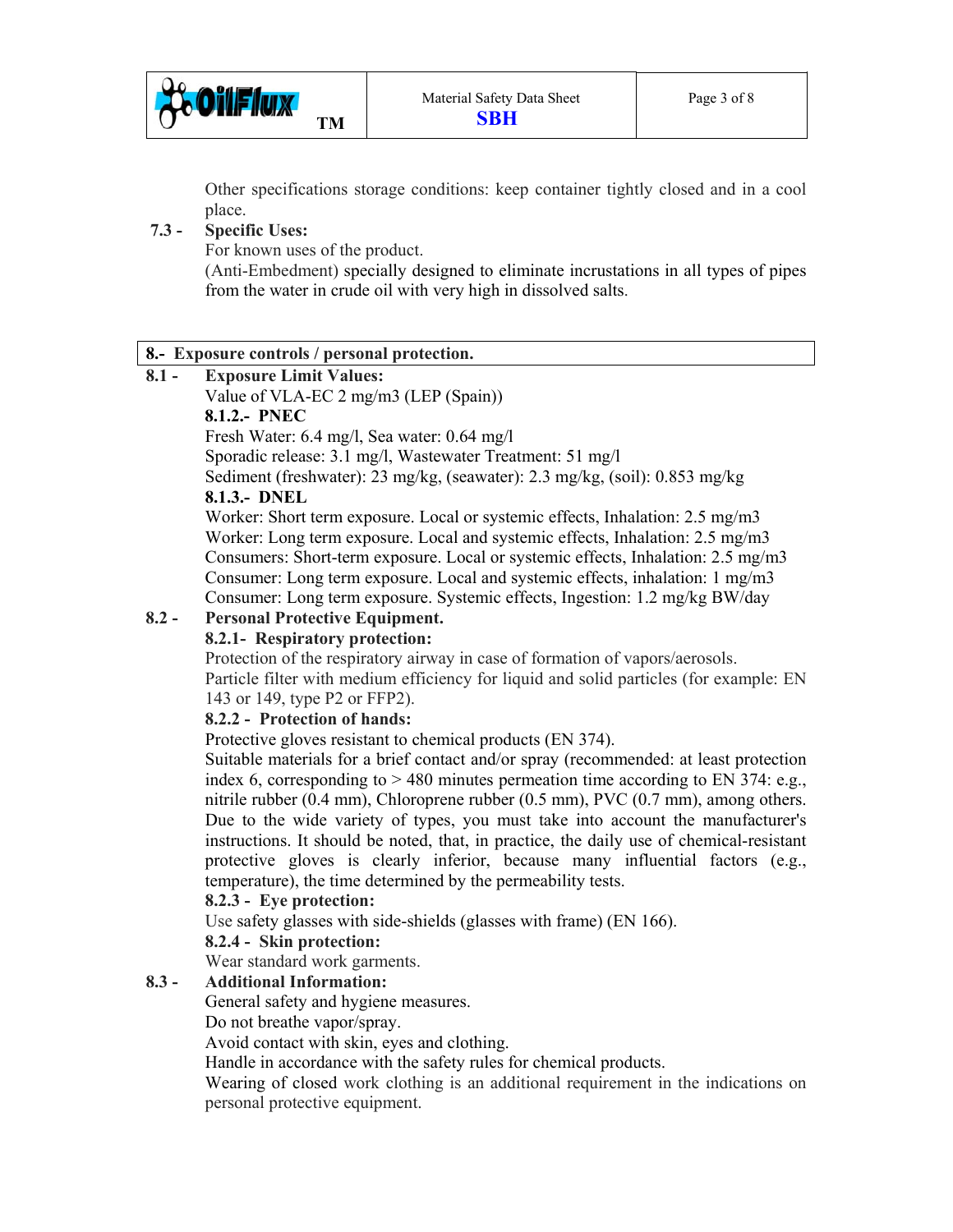

| 9.- Physical and chemical properties |                                                         |                                  |  |
|--------------------------------------|---------------------------------------------------------|----------------------------------|--|
| $9.1 -$                              | Overview:                                               |                                  |  |
|                                      | Characteristic odor of the product.                     |                                  |  |
|                                      | Yellowish Liquid.                                       |                                  |  |
| $9.2 -$                              | Important health, safety and environmental information: |                                  |  |
|                                      | pH                                                      | 11 - 12 (10 g/L, $23^{\circ}$ C) |  |
|                                      | <b>Boiling Point</b>                                    | 100°C (1013 hPa)                 |  |
|                                      | Flammable Point                                         | $>100^{\circ}$ C                 |  |
|                                      | Flammability                                            | No inflammable                   |  |
|                                      | Auto-Ignition temperature                               | $>$ 200°C (50% (m))              |  |
|                                      | Vapor pressure                                          | Approx. 20 mbar $(20^{\circ}C)$  |  |
|                                      | Relative density (water = 1) at $20^{\circ}$ C          | $1.27 - 1.31$ g/cm3              |  |
|                                      | Solubility in water                                     | soluble                          |  |
|                                      | Log Kow                                                 | $\leq -2.0$                      |  |
|                                      | Viscosity, dynamic                                      | Approx. 25 mPa.s $(23^{\circ}C)$ |  |
|                                      | Explosion risk                                          | Not applicable                   |  |
| $9.3 -$                              | <b>Additional information:</b>                          |                                  |  |
|                                      | Miscibility with water                                  | non-miscible.                    |  |

### **10.- Stability and reactivity**

#### **10.1 - Stability:**

The product is **s**table if the rules and indications for storage and handling are taking into consideration.

#### **10.2 - Reactivity:**

No dangerous reaction if the rules and indications for storage and handling are taking into consideration.

Metal corrosion: corrosive effect to the: aluminum.

### **10.3 - Dangerous reactions:**

Hazardous reactions will not occur during storage and handling if it's done according to the regulations.

# **10.4 - Conditions to avoid:**

See section #7 – Handling and Storage.

#### **10.5 - Materials to avoid:**  Substances to avoid: Amphoteric metals, light metals.

### **10.6 - Hazardous decomposition of the products:**

No hazardous decomposition of the products will occur if the rules and indications for storage and handling are taking into consideration.

### **11.- Toxicological information**

### **11.1 - Acute toxicity: 11.1.1 – Assessment of acute toxicity:**  Moderate toxicity after a short term inhalation. After a single ingestion is practically nontoxic. Practically non-toxic by a single skin contact. **11.1.2 - Experimental/calculated data:**  LD50 rat (by oral ingestion):  $> 2,000$  mg / kg (OECD Directive 401)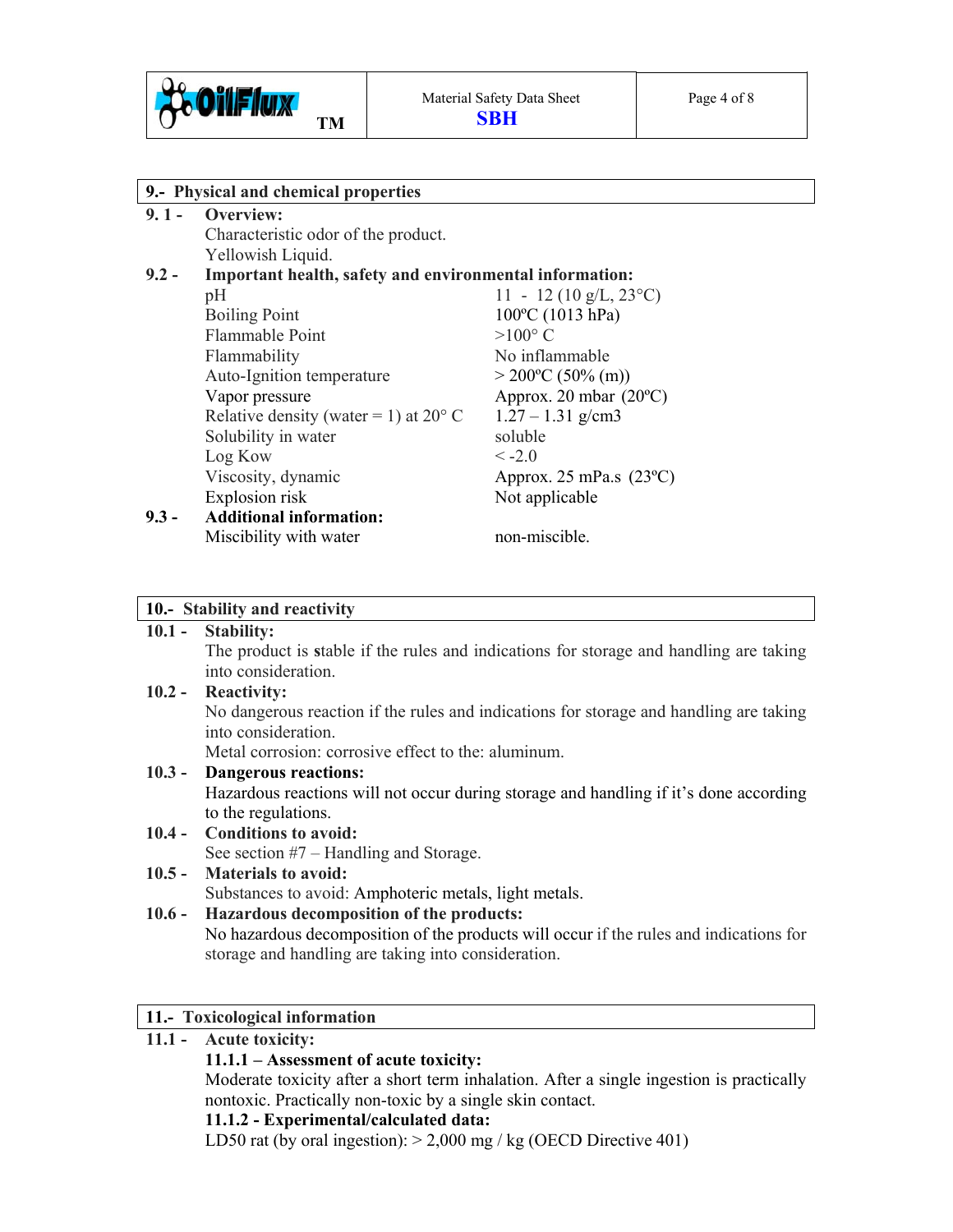

The product has not been tested. The statement has been derived from substances or products of a similar structure or composition.

LC50 rat (by inhalation):  $1000 - 5000$  mg / m<sup>3</sup> 6 h (OECD Directive 403)

 The product has not been tested. The statement has been derived from substances or products of a similar structure or composition.

LD50 rat (dermal):  $> 2,000$  mg / kg (OECD Directive 402)

 The product has not been tested. The statement has been derived from substances or products of a similar structure or composition.

# **11.2 - Irritation:**

# **11.2.1 - Assessment of irritating effects:**

Not irritating to the skin. In contact with the eyes causes irritation.

# **11.3 - Respiratory sensitization/skin:**

 Maximization test in guinea pig: the product is not sensitizing. (OECD Directive 406) Buehler test in guinea pig: the product not sensitizing. (OECD Directive 406). The product has not been tested. The statement has been derived from substances or products of a similar structure or composition.

# **11.4 - Mutagenicity in germ cell:**

 **11.4.1 - Assessment of mutagenicity:** 

 The substance presented no mutagenic effects in bacteria. The substance has not presented signs of mutagenic in mammalian cell cultures.

# **11.5 - Carcinogenicity:**

# **11.5.1 - Assessment of carcinogenicity:**

 No data are available concerning carcinogenic effects. The chemical structure does not suggest such an effect.

# **11.6 - Reproductive toxicity:**

# **11.6.1 - Assessment of reproduction toxicity:**

 There is no available data on toxicity for reproduction. The chemical structure does not suggest such an effect.

# **11.7 - Developmental toxicity:**

# **11.7.1 - Assessment of teratogenicity:**

 In animal experiments, administering high doses, effects that harm fertility were observed.

# **12.- Ecological information.**

# **12.1 - Ecotoxicity:**

# **12.1.1 - Assessment of aquatic toxicity:**

 There is a high probability that the product is not harmful to aquatic organisms. During a spill in small concentrations in biological treatment plants are not expected variations in the function of the activated sludge.

### **12.1.2 - fish toxicity:**

 LC50 (96 h) 100 mg/l, Oncorhynchus mykiss (OECD 203, ISO 7346, 84/449/EEC, C.1, semi static). The product has not been tested. The statement has been derived from substances or products of a similar structure or composition. Data on the toxic effects refer to the concentration determined analytically.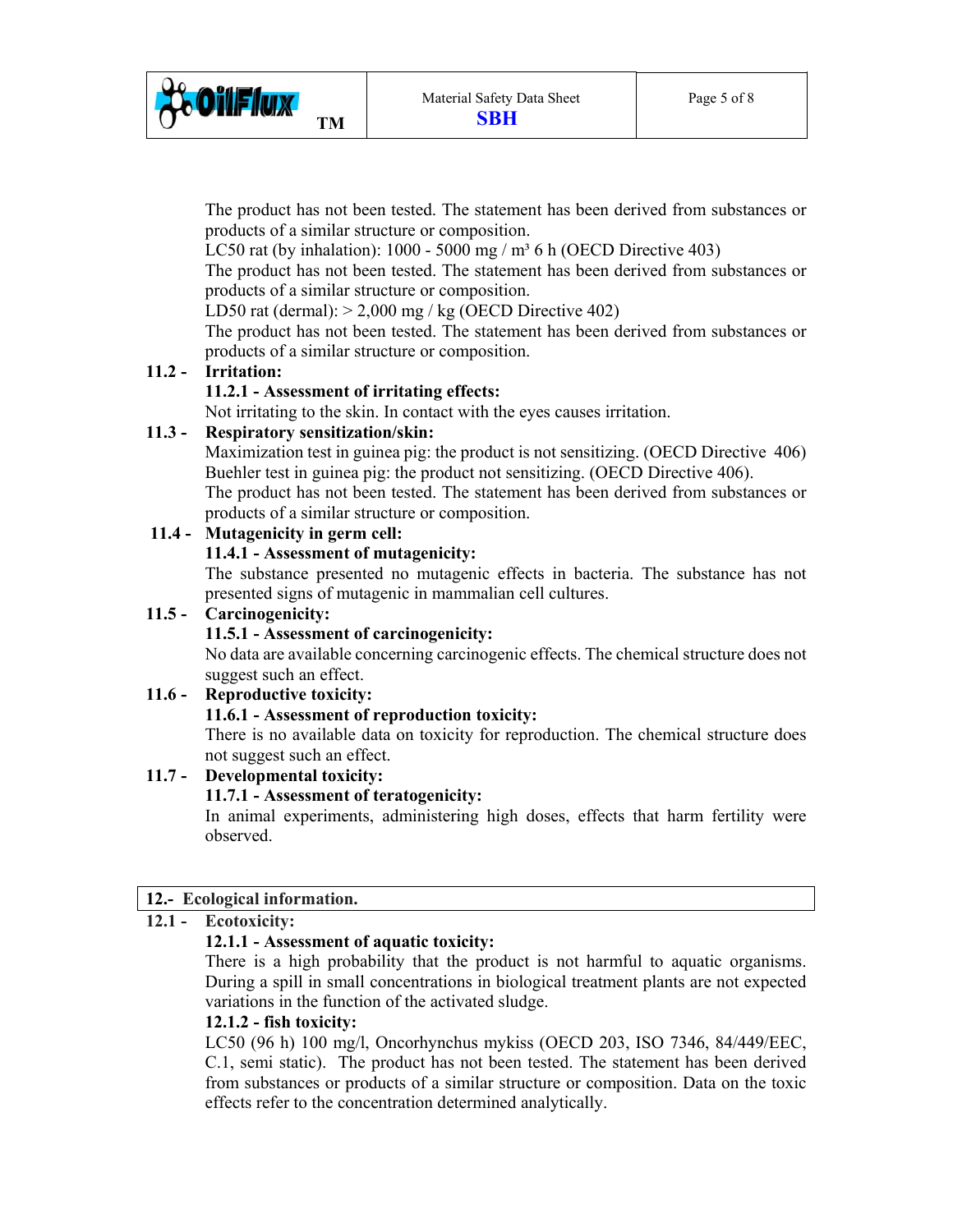

# **12.1.3 - Aquatic invertebrates:**

EC50 (48 h) $> 100$  mg / 1 Daphnia magna (Directive 202, part 1 of the OECD, static). The data on toxic effects refer to the nominal concentration. The product has not been tested. The statement has been derived from substances or products of a similar structure or composition.

# **12.1.4 - Aquatic plants:**

EC50 (72 h)> 100 mg/l, Scenedesmus subspicatus (static).

 The algae growth inhibition is due to the complex properties of the substance and is not attributable to an intrinsic toxicity.

# **12.1.5 - Microorganisms/Effect on activated sludge:**

EC50 (3 h)> 1,000 mg/l, activated sludge (OECD Directive 209, aerobic).

 The product has not been tested. The statement has been derived from substances or products of a similar structure or composition.

EC0 (30 days) 100 mg/l, activated sludge, domestic (aerobic).

 The product has not been tested. The statement has been derived from substances or products of a similar structure or composition.

### **12.1.6 - Chronic toxicity to fish:**

NOEC (28 d) 127 mg/l (semi-static).

 The data on toxic effects refer to the nominal concentration. The product has not been tested. The statement has been derived from substances or products of a similar structure or composition.

### **12.1.7 Chronic-Toxicity in aquatic invertebrates:**

NOEC (18 days), 64 mg/l, Daphnia sp. (OECD Directive 211, static)

 The data on toxic effects refer to the nominal concentration. The product has not been tested. The statement has been derived from substances or products of a similar structure or composition.

# **12.2 - Mobility in the soil**

### **12.2.1- Assessment of transport between environmental areas:**

 The substance does not evaporate into the atmosphere from the water surface. An absorption in the solid particles of the soil is predictable.

# **12.3 - Persistence and degradability:**

### **12.3.1 - Assessment of biodegradation and elimination (H2O):**

 Hardly biodegradable (according to OECD criteria). Difficult to biological degradation. Hardly eliminated from water.

### **12.3.2 - Assessment of stability in water:**

 According to the chemical structure no hydrolysis is expected. Studies are not necessary for scientific reasons.

### **12.4 - Results of PBT and vPvB assessment:**

 According to Annex XIII of the Regulation (EC) No. 1907/2006 concerning the registration, evaluation, authorization and restriction of chemicals substances (REACH). The product does not contain any substances that meet the PBT criteria (persistent/bioaccumulable/toxic) or the vPvB (very persistent/very bioaccumulable) self-classification criteria.

### **12.5 - Additional Indicators:**

Theory oxygen demand (ThOD): 297 mg/g.

 Other ecotoxicological information: The product should not be disposal into the sewer without prior treatment.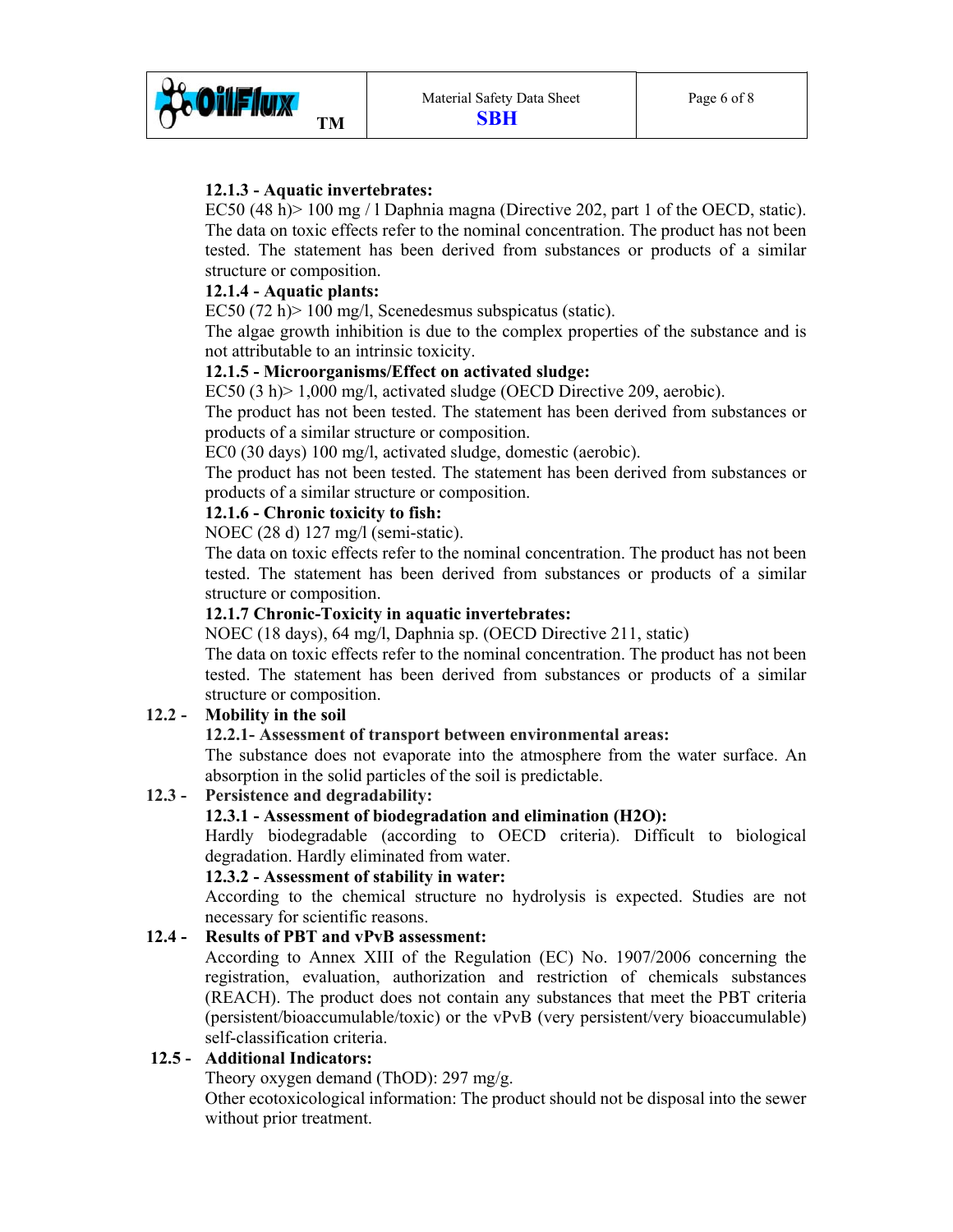

### **13.- Terms of elimination**

# **13.1 - Waste Disposal:**

Take into account the local regulations, it should be disposed in a landfill or in a proper incineration plant.

**13.2 - Disposal of containers:**  Uncontaminated containers can be re-used. Not reusable containers, they must be disposed as the product.

### **14.- Transport information**.

Transport in sealed containers that are upright and secure. Ensure that persons transporting the product know what to do in case of an accident or spillage.

**14.1 - Transport by Road (ADR):** 

UN Number: UN3267

- **14.2 Sea transport (IMDG):**  UN Number: UN3267
- **14.3 Rail transport (RID):**  UN Number: UN3267
- **14.4 Air transport (ICAO/IATA):**  UN Number: UN3267

# **15.- Regulatory information**

**15.1 - Hazard symbols:** 



### **15.2 - Risk phrases:**

Harmful. Corrosive. Possible risk for pregnancy, adverse effects to the fetus. Harmful by inhalation. Irritating to eyes. Causes severe burns. Corrosive to metals. Substances or mixtures corrosive on metals. Acute toxicity. Serious injury/eye irritation.